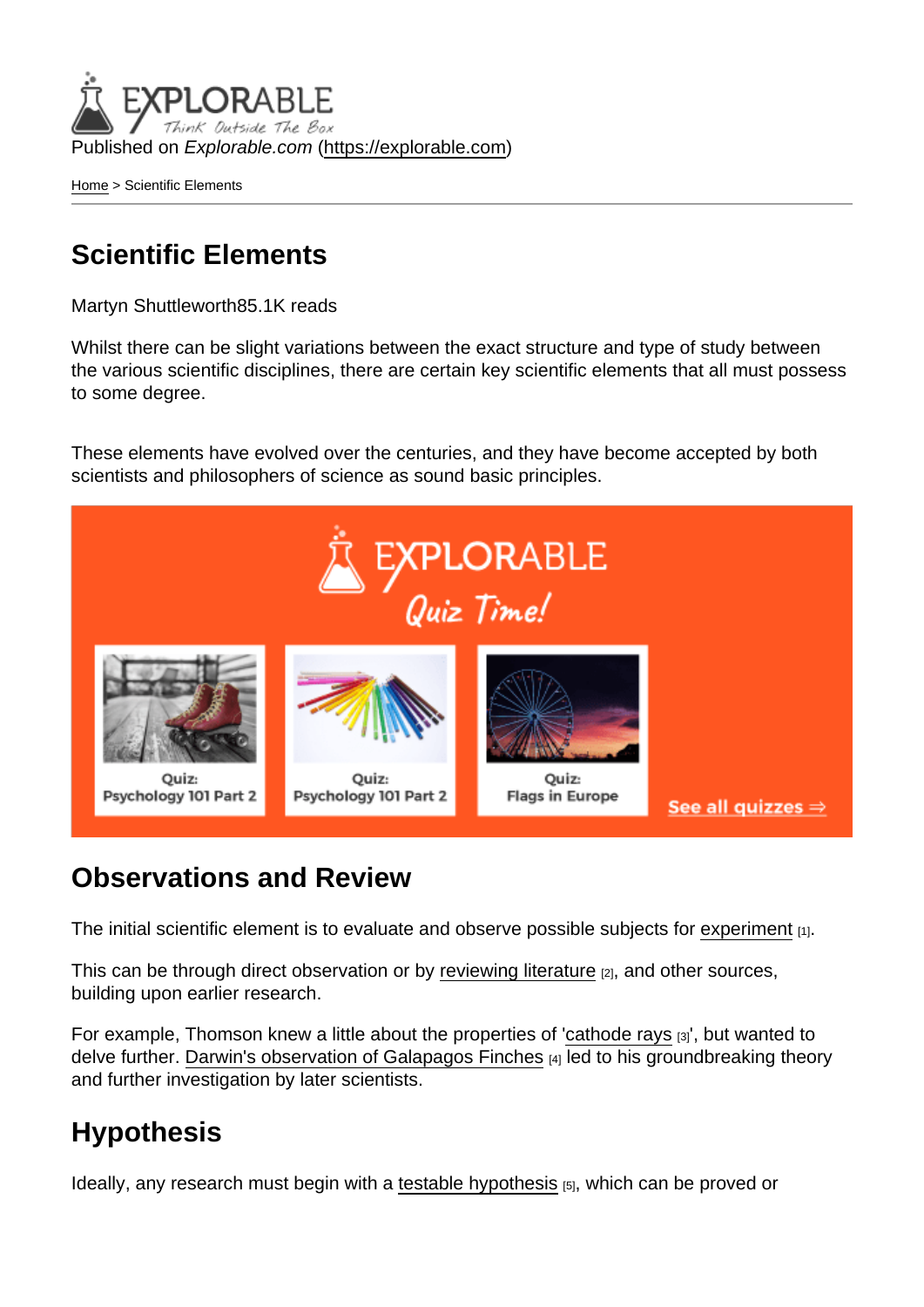disproved.

This [hypothesis](https://explorable.com/research-hypothesis)  $_{[6]}$  should be realistic and consider the technology and methods available. Generating a hypothesis should involve looking for the simplest possible explanation for a natural occurrence or phenomena.

Despite the slight differences between the various research techniques, this is the most fundamental of the [scientific elements](http://en.wikipedia.org/wiki/Scientific_method) [7].

All scientific methods rely on a hypothesis as the main underlying principle and tool for establishing recognized proofs.

# **Predictions**

This stage is where a researcher attempts to predict the expected [results](https://explorable.com/statistically-significant-results) [8] of their [experiment](https://explorable.com/conducting-an-experiment) [1].

The prediction should be an extension of the hypothesis and express a degree of opinion about what the findings should uncover.

Ideally, the prediction should also set out ways in which the results can be analyzed and tested [statistically](https://explorable.com/statistics-tutorial)  $[9]$ .

# Experiment and Measurement

True science requires some type of numerical measurement, which provides quantifiable and analyzable data.

This analysis takes into account the uncertainty and [inherent errors](https://explorable.com/systematic-error) [10] built into any scientific methodology.

This is the final stage because, if the experiment has been well constructed, a valid answer will have been generated. Using the basic scientific elements ensures that usable knowledge about a process emerges from the initial observations of phenomena.

Whether the prediction is proved or not, further experiments feed back into this process, by refining the initial hypothesis or by generating more accurate predictions.

# Variations

There are many variations on these elements, covering the broad range of science, with this rigid structure tending to be more strongly adhered to by life and natural sciences.

Social sciences may place more emphasis upon the observation and prediction stage, whilst physicists may observe and predict without experimental proof, relying upon pure mathematics to provide answers.

However, all science relies upon this basic formula for theory and hypothesis to be accepted as ultimate proof, separating science from pure philosophy.